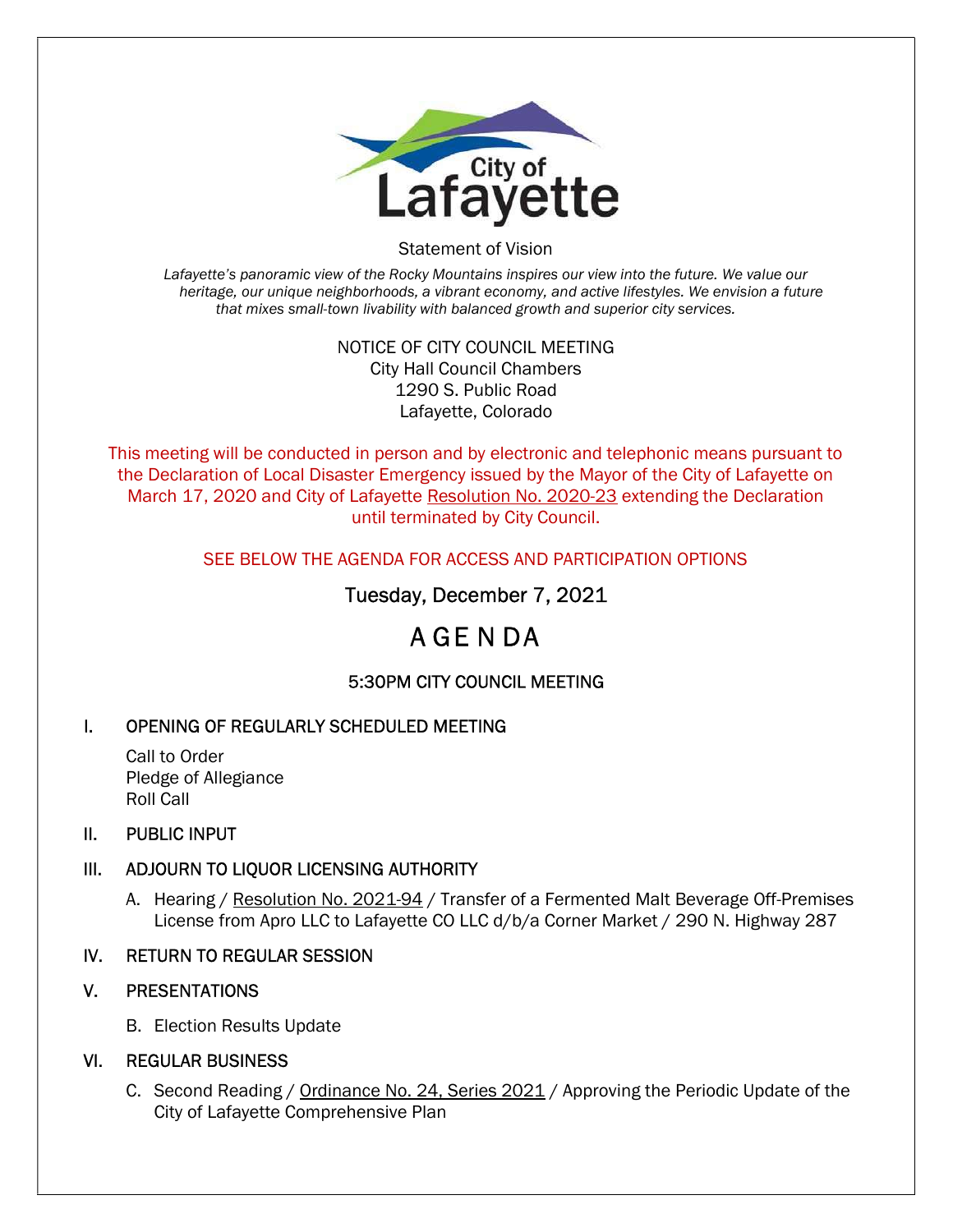- D. Items Pertaining to Utility Rate Adjustments and Billing Payment Procedures
	- 1. Second Reading / Ordinance No. 27, Series 2021 / Amending Section 120-61 of the Lafayette Code of Ordinances Regarding Utilities and Solid Waste Billing and Payment Procedures
	- 2. Second Reading / Ordinance No. 28, Series 2021 / Amending Sections 120-57 and 120-58 of the Lafayette Code of Ordinances Regarding the Schedule for Water Service Charges

#### VII. CONSENT AGENDA

- E. Approval of the November 16, 2021 City Council Meeting Minutes
- F. Items Pertaining to the 2021 Sales Tax Ballot Issues
	- 1. Second Reading / Ordinance No. 25, Series 2021 / Implementing New Sales Tax Increase for Public Safety
	- 2. Second Reading / Ordinance No. 26, Series 2021 / Implementing New Sales Tax Increase for Mental Health and Human Services
- G. Items Pertaining to Silo Subdivision Filing No. 1, Replat A
	- 1. Second Reading / Ordinance No. 29, Series 2021 / Conditionally Vacating Certain Rights-of-Way and Certain Easements in the Silo Subdivision Filing No. 1 Final Plat
	- 2. Second Reading / Ordinance No. 30, Series 2021 / Approving a Ditch Lateral Easement Agreement between the City of Lafayette, Hearteye Village Land Company, LLC, and the Weems Neighborhood Metropolitan District
- H. Resolution No. 2021-95 / Surplus 2010 John Deer TC960
- I. Approval / Change Order No. 4 / PEI Infrastructure Sundar
- J. Approval / Change Order No. 1 / Sorenson Engineering

#### VIII. RECOGNITION OF OUTGOING MAYOR AND COUNCILORS

- K. Proclamations for Outgoing Councilors
- L. Outgoing Councilor Comments
- M. Incumbent Councilor Comments

#### IX. ADJOURNMENT

#### INSTALLATION OF NEW COUNCIL

Oath of Office / Administered by Judge Amanda Bailhache

#### CITY COUNCIL MEETING

#### I. OPENING OF REGULARLY SCHEDULED MEETING

Call to Order – Mayor Pro Tem Walton Pledge of Allegiance Roll Call